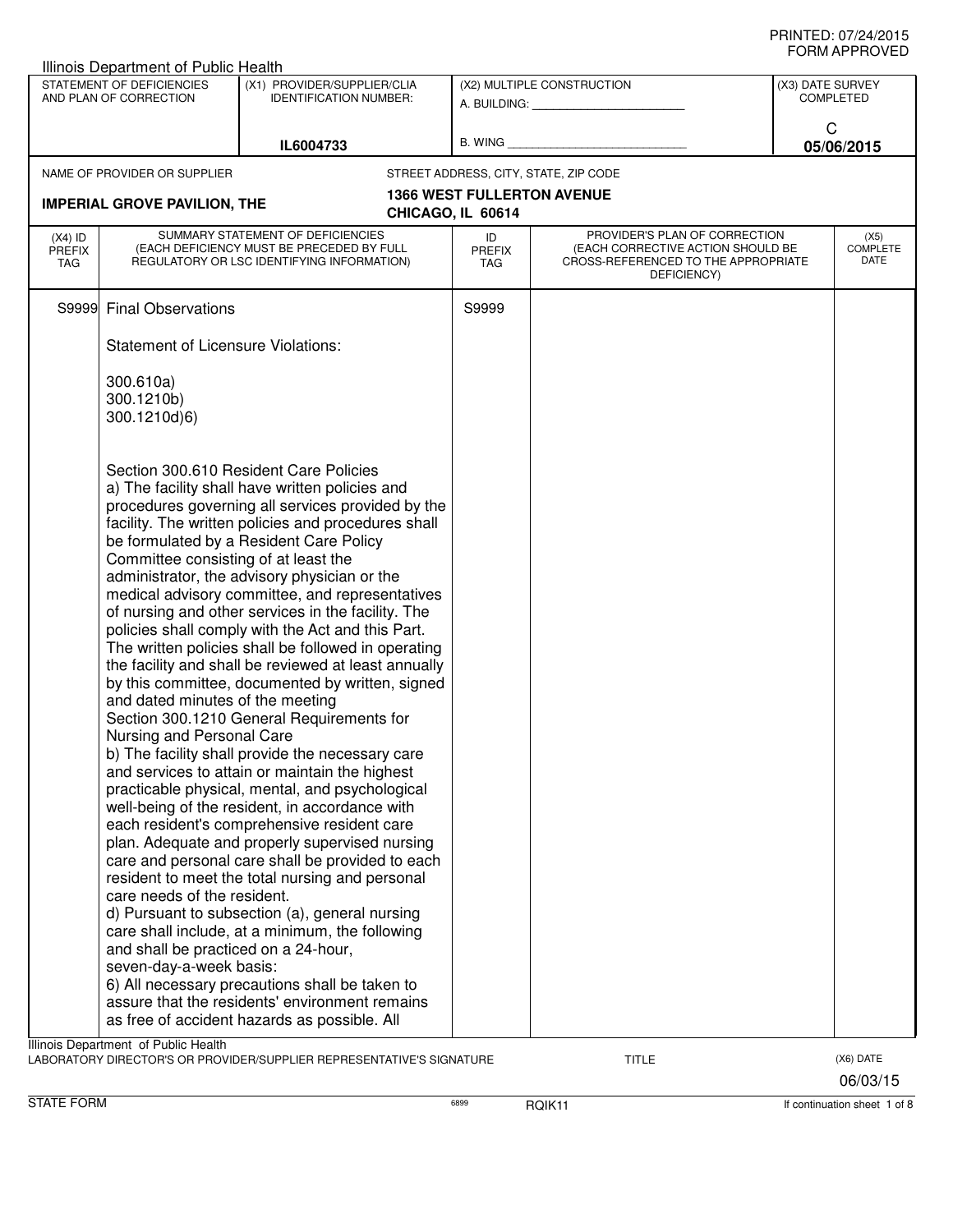|                                                                                                                     | Illinois Department of Public Health            |                                                                                                                                                                                                                                                                                                                                                                                                                                                                                                                                                                                     |                            |                                                                                                                          |                  |                              |
|---------------------------------------------------------------------------------------------------------------------|-------------------------------------------------|-------------------------------------------------------------------------------------------------------------------------------------------------------------------------------------------------------------------------------------------------------------------------------------------------------------------------------------------------------------------------------------------------------------------------------------------------------------------------------------------------------------------------------------------------------------------------------------|----------------------------|--------------------------------------------------------------------------------------------------------------------------|------------------|------------------------------|
| (X1) PROVIDER/SUPPLIER/CLIA<br>STATEMENT OF DEFICIENCIES<br>AND PLAN OF CORRECTION<br><b>IDENTIFICATION NUMBER:</b> |                                                 |                                                                                                                                                                                                                                                                                                                                                                                                                                                                                                                                                                                     |                            | (X2) MULTIPLE CONSTRUCTION<br>A. BUILDING: _____________________                                                         | (X3) DATE SURVEY | <b>COMPLETED</b>             |
|                                                                                                                     |                                                 | IL6004733                                                                                                                                                                                                                                                                                                                                                                                                                                                                                                                                                                           | B. WING                    |                                                                                                                          | C                | 05/06/2015                   |
|                                                                                                                     | NAME OF PROVIDER OR SUPPLIER                    |                                                                                                                                                                                                                                                                                                                                                                                                                                                                                                                                                                                     |                            | STREET ADDRESS, CITY, STATE, ZIP CODE                                                                                    |                  |                              |
|                                                                                                                     |                                                 |                                                                                                                                                                                                                                                                                                                                                                                                                                                                                                                                                                                     |                            | <b>1366 WEST FULLERTON AVENUE</b>                                                                                        |                  |                              |
|                                                                                                                     | <b>IMPERIAL GROVE PAVILION, THE</b>             |                                                                                                                                                                                                                                                                                                                                                                                                                                                                                                                                                                                     | CHICAGO, IL 60614          |                                                                                                                          |                  |                              |
| $(X4)$ ID<br><b>PREFIX</b><br><b>TAG</b>                                                                            |                                                 | SUMMARY STATEMENT OF DEFICIENCIES<br>(EACH DEFICIENCY MUST BE PRECEDED BY FULL<br>REGULATORY OR LSC IDENTIFYING INFORMATION)                                                                                                                                                                                                                                                                                                                                                                                                                                                        | ID<br><b>PREFIX</b><br>TAG | PROVIDER'S PLAN OF CORRECTION<br>(EACH CORRECTIVE ACTION SHOULD BE<br>CROSS-REFERENCED TO THE APPROPRIATE<br>DEFICIENCY) |                  | (X5)<br>COMPLETE<br>DATE     |
| S9999                                                                                                               | Continued From page 1                           |                                                                                                                                                                                                                                                                                                                                                                                                                                                                                                                                                                                     | S9999                      |                                                                                                                          |                  |                              |
|                                                                                                                     | and assistance to prevent accidents.            | nursing personnel shall evaluate residents to see<br>that each resident receives adequate supervision                                                                                                                                                                                                                                                                                                                                                                                                                                                                               |                            |                                                                                                                          |                  |                              |
|                                                                                                                     | by:                                             | These requirements were not met as evidenced                                                                                                                                                                                                                                                                                                                                                                                                                                                                                                                                        |                            |                                                                                                                          |                  |                              |
|                                                                                                                     | spinous process fracture.                       | Based on interview and record review facility<br>failed to follow their falls prevention clinical<br>guidelines for two residents (R1, R2) out of four<br>residents reviewed for falls. This failure resulted<br>in R1 not being properly supervised 1:1 after staff<br>noted that R1 's gait was unsteady, then falling<br>and sustaining a small subarachnoid and possible<br>tiny parenchymal contusion, and staff not<br>repositioning R2 in her wheel chair correctly<br>before transferring her and subsequently led to<br>R2 falling forward onto the floor and sustaining a |                            |                                                                                                                          |                  |                              |
|                                                                                                                     | Findings Include:<br>transfer positions slowly. | R1 's care plan dated 2-25-15 denotes at risk for<br>injury from falls and impaired balance secondary<br>to dementia; requires staff participation to<br>reposition and turn; resident in visible view of staff<br>when up in chair, and encourage resident to                                                                                                                                                                                                                                                                                                                      |                            |                                                                                                                          |                  |                              |
|                                                                                                                     | wheelchair.                                     | R1 's nurse's note dated 4-27-15 denotes R1 is<br>noncompliant with walker; numerous attempts<br>made to redirect; R1 becomes combative when<br>redirected. Unit manager notified, resident in<br>need of one to one care due to combativeness<br>and being noncompliant with walker and                                                                                                                                                                                                                                                                                            |                            |                                                                                                                          |                  |                              |
|                                                                                                                     | Illinois Department of Public Health            | E1 (Licensed Practical Nurse) stated on 4-30-15<br>at 1:15 pm she works the day shift mainly and                                                                                                                                                                                                                                                                                                                                                                                                                                                                                    |                            |                                                                                                                          |                  |                              |
| <b>STATE FORM</b>                                                                                                   |                                                 |                                                                                                                                                                                                                                                                                                                                                                                                                                                                                                                                                                                     | 6899                       | RQIK11                                                                                                                   |                  | If continuation sheet 2 of 8 |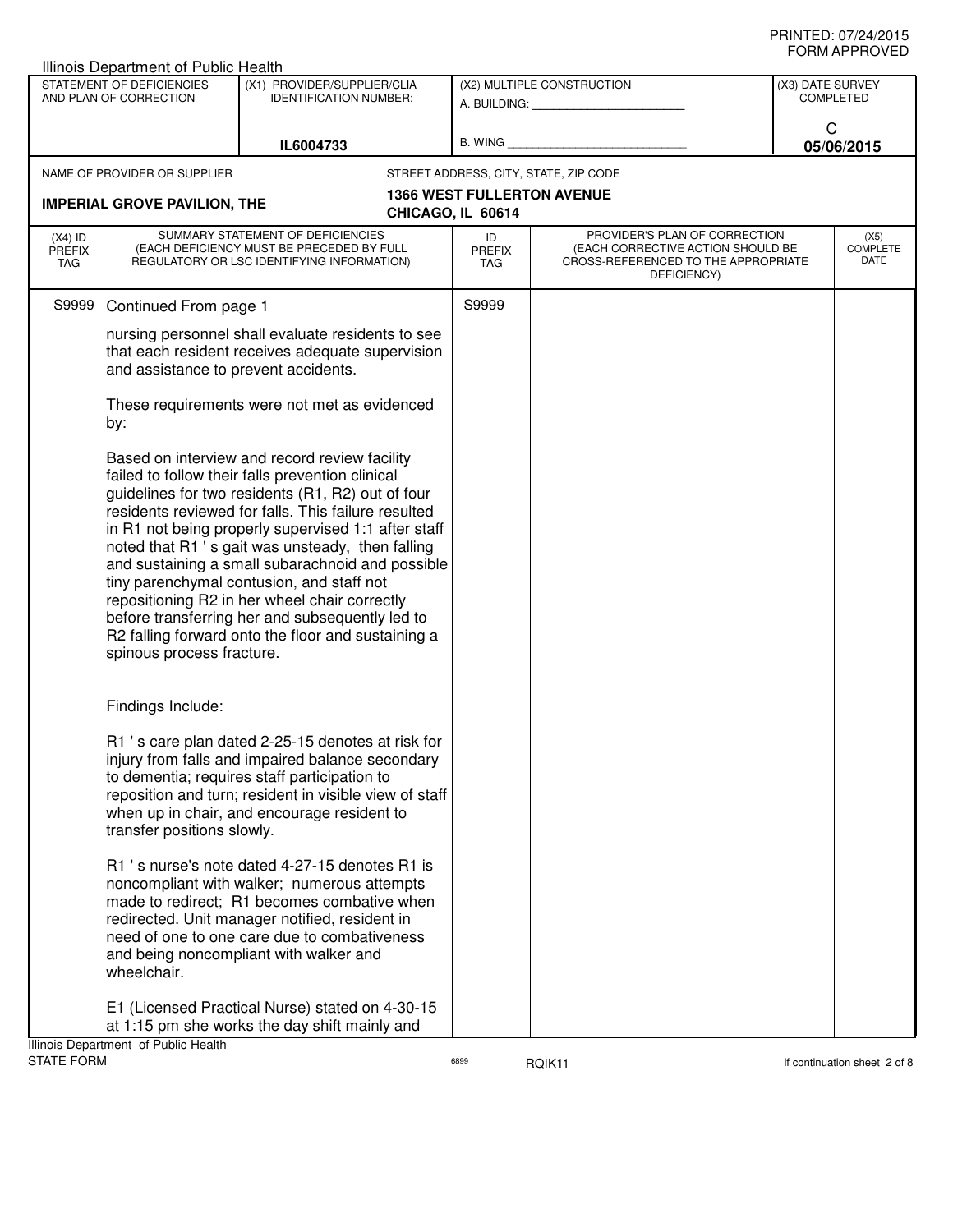|                                          | Illinois Department of Public Health                     |                                                                                                                                                                                                                                                                                                                                                                                                                     |                                   |                                                                                                                          |                  |                                 |
|------------------------------------------|----------------------------------------------------------|---------------------------------------------------------------------------------------------------------------------------------------------------------------------------------------------------------------------------------------------------------------------------------------------------------------------------------------------------------------------------------------------------------------------|-----------------------------------|--------------------------------------------------------------------------------------------------------------------------|------------------|---------------------------------|
|                                          | STATEMENT OF DEFICIENCIES<br>AND PLAN OF CORRECTION      | (X1) PROVIDER/SUPPLIER/CLIA<br><b>IDENTIFICATION NUMBER:</b>                                                                                                                                                                                                                                                                                                                                                        |                                   | (X2) MULTIPLE CONSTRUCTION<br>A. BUILDING: A. BUILDING:                                                                  | (X3) DATE SURVEY | <b>COMPLETED</b>                |
|                                          |                                                          | IL6004733                                                                                                                                                                                                                                                                                                                                                                                                           | B. WING                           |                                                                                                                          | C                | 05/06/2015                      |
|                                          | NAME OF PROVIDER OR SUPPLIER                             |                                                                                                                                                                                                                                                                                                                                                                                                                     |                                   | STREET ADDRESS, CITY, STATE, ZIP CODE                                                                                    |                  |                                 |
|                                          | <b>IMPERIAL GROVE PAVILION, THE</b>                      |                                                                                                                                                                                                                                                                                                                                                                                                                     | <b>1366 WEST FULLERTON AVENUE</b> |                                                                                                                          |                  |                                 |
|                                          |                                                          |                                                                                                                                                                                                                                                                                                                                                                                                                     | CHICAGO, IL 60614                 |                                                                                                                          |                  |                                 |
| $(X4)$ ID<br><b>PREFIX</b><br><b>TAG</b> |                                                          | SUMMARY STATEMENT OF DEFICIENCIES<br>(EACH DEFICIENCY MUST BE PRECEDED BY FULL<br>REGULATORY OR LSC IDENTIFYING INFORMATION)                                                                                                                                                                                                                                                                                        | ID<br><b>PREFIX</b><br>TAG        | PROVIDER'S PLAN OF CORRECTION<br>(EACH CORRECTIVE ACTION SHOULD BE<br>CROSS-REFERENCED TO THE APPROPRIATE<br>DEFICIENCY) |                  | (X5)<br><b>COMPLETE</b><br>DATE |
| S9999                                    | Continued From page 2                                    |                                                                                                                                                                                                                                                                                                                                                                                                                     | S9999                             |                                                                                                                          |                  |                                 |
|                                          | that R1 is alert and oriented x2 and is<br>discontinued. | noncompliant sometimes with using her walker<br>and tries to walk without it, and when she is<br>redirected she gets agitated. E1 stated R1 was<br>able to walk with her walker, but had history of<br>removing her bed alarm and would get out of bed.<br>E1 stated R1 's medication made her drowsy and<br>the doctor was notified and the medication was<br>R1 's physician progress note dated 4-27-15          |                                   |                                                                                                                          |                  |                                 |
|                                          |                                                          | denotes called to attention R1 not steady and<br>may not tolerate higher dose of Depakote. Was<br>not so hyper now but watched 1to1. Was not so<br>anxious and did stand with assistance and is now<br>alert and not really sedated as she was when AM<br>dose held. Will stop Depakote as not tolerated.                                                                                                           |                                   |                                                                                                                          |                  |                                 |
|                                          | be monitored 1:1.                                        | E9 (Certified Nurse Aide) stated on 5-1-15 took<br>care of R1 on the pm shift of 4-27- E9 stated she<br>noted during her shift R1 was drowsy and not<br>steady and she was not as active as she usually<br>was but continued to get up by herself and get out<br>of bed. E9 stated that when she left R1 was in the<br>bed, alarm was in place and R1 was supposed to                                               |                                   |                                                                                                                          |                  |                                 |
|                                          |                                                          | E10 (Licensed Practical Nurse) stated on 5-1-15<br>at 9:40 am worked the pm shift $(3-11)$ on 4-27-15<br>and she reported to night nurse (E7) that R1 was<br>to have 1:1 because her gait was unsteady and<br>she was attempting to walk without walker. E10<br>stated when she left that night R1 had a chair and<br>bed alarm on . E10 stated during her shift R1<br>was continuously monitored and did not fall. |                                   |                                                                                                                          |                  |                                 |
|                                          | Illinois Department of Public Health                     | Facility's shift report sheet denotes 3-11 shift<br>update one on one sitter/CNA due to risk for falls,<br>noncompliant with staff. Resident (R1) won't<br>stay in one place, constantly getting up, unsteady                                                                                                                                                                                                       |                                   |                                                                                                                          |                  |                                 |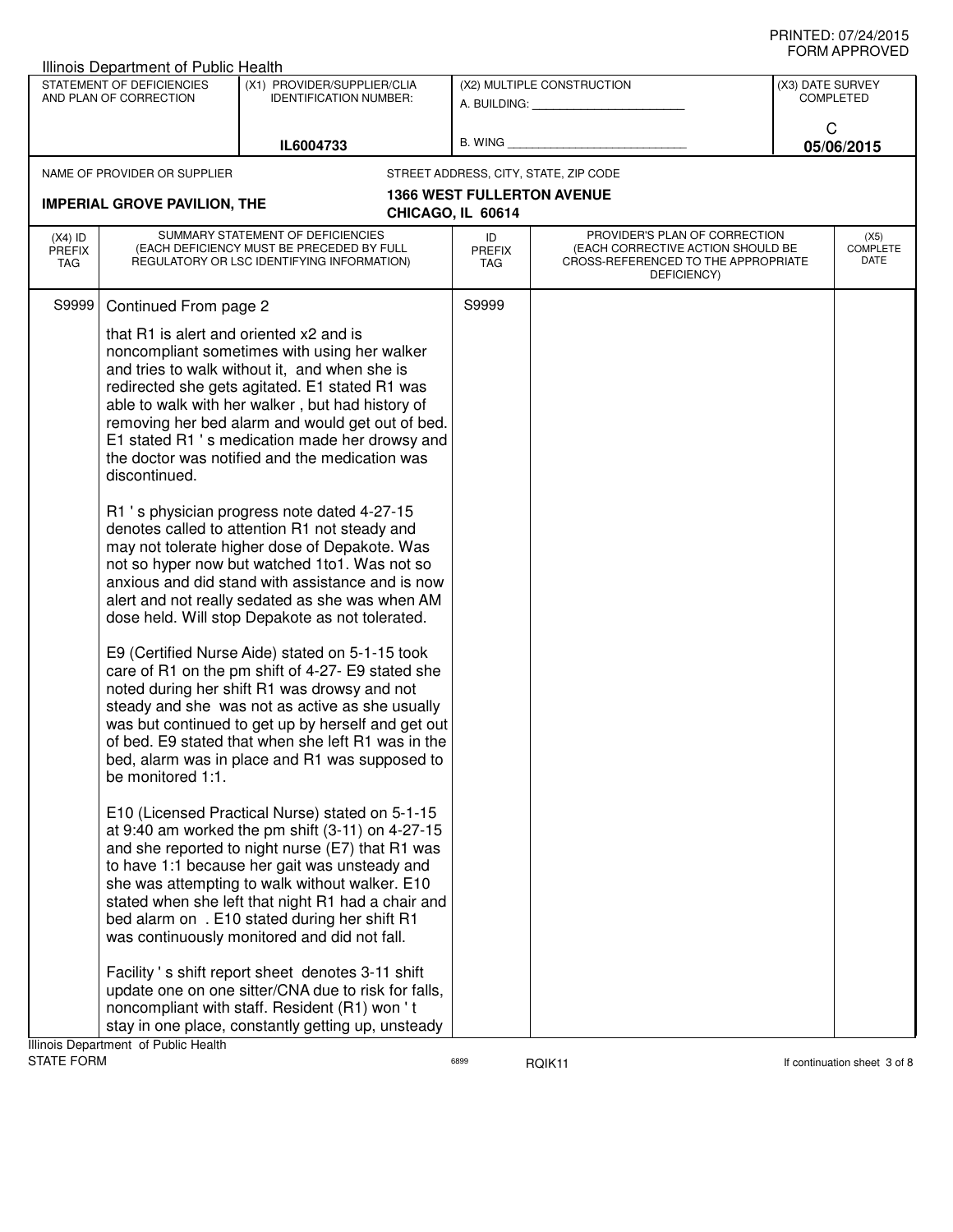|                                   | <b>Illinois Department of Public Health</b>         |                                                                                                                                                                                                                                                                                                                                                                                                                                                                                                                                                                                                                                                                                                                                                                                                                                                                                                                                                                                                                                                                                                  |                                                                |                                                                                                                          |                                      |                                 |
|-----------------------------------|-----------------------------------------------------|--------------------------------------------------------------------------------------------------------------------------------------------------------------------------------------------------------------------------------------------------------------------------------------------------------------------------------------------------------------------------------------------------------------------------------------------------------------------------------------------------------------------------------------------------------------------------------------------------------------------------------------------------------------------------------------------------------------------------------------------------------------------------------------------------------------------------------------------------------------------------------------------------------------------------------------------------------------------------------------------------------------------------------------------------------------------------------------------------|----------------------------------------------------------------|--------------------------------------------------------------------------------------------------------------------------|--------------------------------------|---------------------------------|
|                                   | STATEMENT OF DEFICIENCIES<br>AND PLAN OF CORRECTION | (X1) PROVIDER/SUPPLIER/CLIA<br><b>IDENTIFICATION NUMBER:</b>                                                                                                                                                                                                                                                                                                                                                                                                                                                                                                                                                                                                                                                                                                                                                                                                                                                                                                                                                                                                                                     | (X2) MULTIPLE CONSTRUCTION<br>A. BUILDING: <b>A. BUILDING:</b> |                                                                                                                          | (X3) DATE SURVEY<br><b>COMPLETED</b> |                                 |
| IL6004733                         |                                                     | B. WING                                                                                                                                                                                                                                                                                                                                                                                                                                                                                                                                                                                                                                                                                                                                                                                                                                                                                                                                                                                                                                                                                          |                                                                | C<br>05/06/2015                                                                                                          |                                      |                                 |
|                                   | NAME OF PROVIDER OR SUPPLIER                        |                                                                                                                                                                                                                                                                                                                                                                                                                                                                                                                                                                                                                                                                                                                                                                                                                                                                                                                                                                                                                                                                                                  |                                                                | STREET ADDRESS, CITY, STATE, ZIP CODE                                                                                    |                                      |                                 |
|                                   |                                                     |                                                                                                                                                                                                                                                                                                                                                                                                                                                                                                                                                                                                                                                                                                                                                                                                                                                                                                                                                                                                                                                                                                  |                                                                | <b>1366 WEST FULLERTON AVENUE</b>                                                                                        |                                      |                                 |
|                                   | <b>IMPERIAL GROVE PAVILION, THE</b>                 |                                                                                                                                                                                                                                                                                                                                                                                                                                                                                                                                                                                                                                                                                                                                                                                                                                                                                                                                                                                                                                                                                                  | CHICAGO, IL 60614                                              |                                                                                                                          |                                      |                                 |
| $(X4)$ ID<br><b>PREFIX</b><br>TAG |                                                     | SUMMARY STATEMENT OF DEFICIENCIES<br>(EACH DEFICIENCY MUST BE PRECEDED BY FULL<br>REGULATORY OR LSC IDENTIFYING INFORMATION)                                                                                                                                                                                                                                                                                                                                                                                                                                                                                                                                                                                                                                                                                                                                                                                                                                                                                                                                                                     | ID<br><b>PREFIX</b><br>TAG                                     | PROVIDER'S PLAN OF CORRECTION<br>(EACH CORRECTIVE ACTION SHOULD BE<br>CROSS-REFERENCED TO THE APPROPRIATE<br>DEFICIENCY) |                                      | (X5)<br><b>COMPLETE</b><br>DATE |
| S9999                             | Continued From page 3<br>gait.                      | E7 (Registered Nurse) stated on 4-30-15 at 3:30<br>pm that she worked the night shift (11-7) and                                                                                                                                                                                                                                                                                                                                                                                                                                                                                                                                                                                                                                                                                                                                                                                                                                                                                                                                                                                                 | S9999                                                          |                                                                                                                          |                                      |                                 |
|                                   | did not see R1 fall during the night.               | that R1 slept during the night of 4-27-15 and early<br>am 4-28-15 and R1 had her bed alarm in place.<br>E7 stated around 2 am the CNA (E9) reported<br>that she had to do rounds and E7 went to<br>monitor R1 1:1 until CNA did her rounds and<br>came back to R1's room and was supposed to<br>be watching R1. E7 stated she gave the CNA<br>(E9) specific instructions that R1 needed 1:1<br>monitoring during the night shift. E7 stated she                                                                                                                                                                                                                                                                                                                                                                                                                                                                                                                                                                                                                                                  |                                                                |                                                                                                                          |                                      |                                 |
|                                   | not see R1 fall during the night.                   | E11 (Certified Nurse Aide) stated on 5-1-15 at<br>10:10 am R1 was one of the residents assigned<br>to her during the night shift (11-7) on 4-27-15 thru<br>4-28-15. E11 stated she did patient care on all of<br>the residents assigned to her during the night as<br>she usually does. E11 stated was never told by<br>the night nurse (E7) that R1 needed 1:1<br>monitoring but was just told to monitor R1 for<br>behavior problems. E11 stated prior to 4-28-15<br>R1was a fall risk and knew how to take her alarm<br>off her body, turn her bed alarm off and would<br>carry it around. E11 stated in the past she did<br>inform one of the nurses about R1 removing her<br>alarm but could not recall which nurse she told<br>that R1 would remove her bed alarm. E11 stated<br>during the night shift (11-7) on 4-27-15 thru<br>4-28-15 saw the nurse (E7) mainly sitting at the<br>nurses 'station doing charting while she was<br>going around from room to room giving patient<br>care to her assigned residents. E7 stated she did<br>E6 (Registered Nurse) stated R1 is alert times |                                                                |                                                                                                                          |                                      |                                 |
|                                   | Illinois Department of Public Health                | 1-2, was working am shift (4-28-15) and doing<br>med pass when noted bruise to R1 's left face                                                                                                                                                                                                                                                                                                                                                                                                                                                                                                                                                                                                                                                                                                                                                                                                                                                                                                                                                                                                   |                                                                |                                                                                                                          |                                      |                                 |
| <b>STATE FORM</b>                 |                                                     |                                                                                                                                                                                                                                                                                                                                                                                                                                                                                                                                                                                                                                                                                                                                                                                                                                                                                                                                                                                                                                                                                                  | 6899                                                           | RQIK11                                                                                                                   |                                      | If continuation sheet 4 of 8    |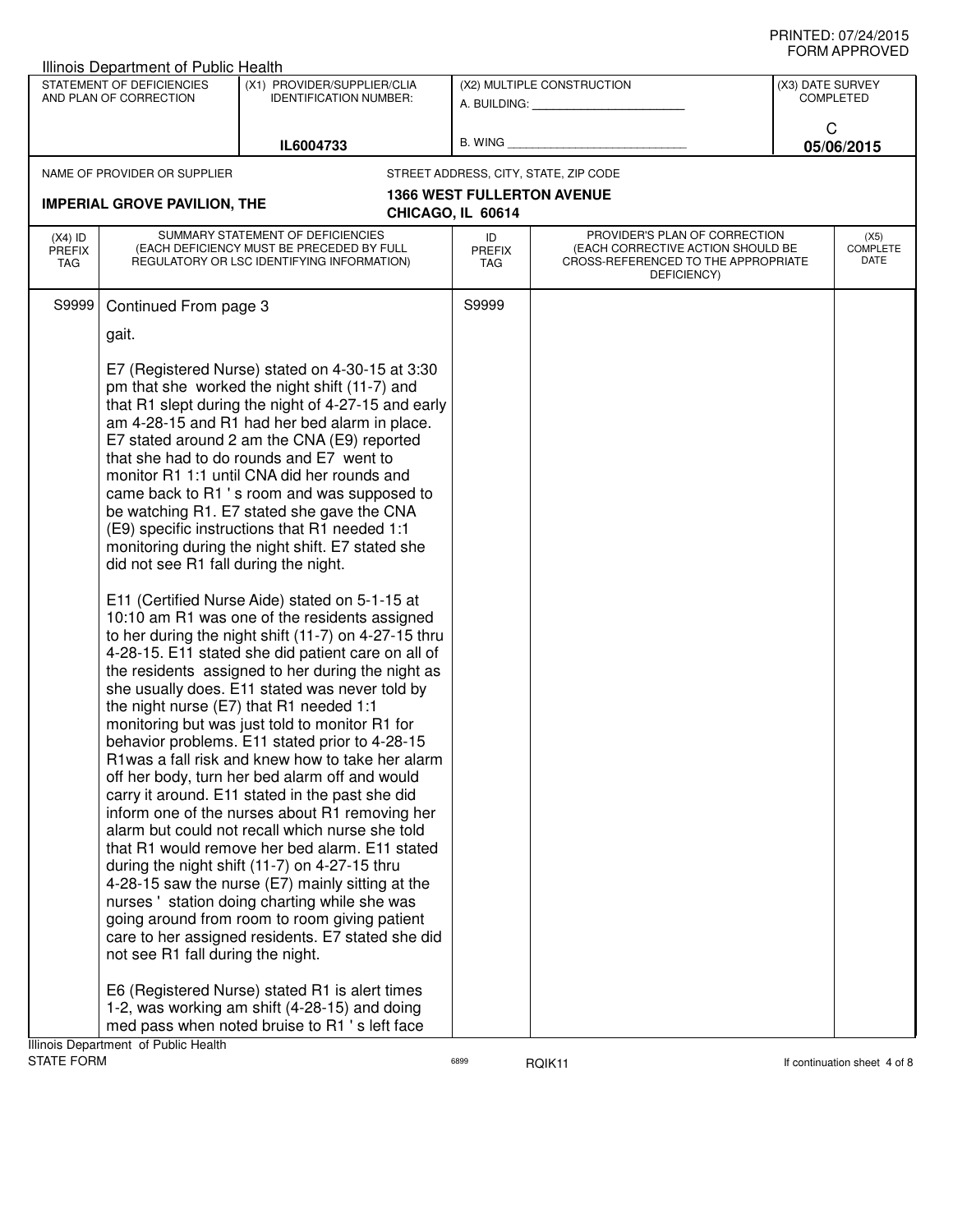|                                          | Illinois Department of Public Health                                                               |                                                                                                                                                                                                                                                                                                                                                                                                                                                                                                                                                                                                                                                                                                                                                                                                                                                                                                                                                                                                                                                                                                                                                                                                                                                                                                                                                                                                                                                                                         |                                   |                                                                                                                          |                  |                                        |
|------------------------------------------|----------------------------------------------------------------------------------------------------|-----------------------------------------------------------------------------------------------------------------------------------------------------------------------------------------------------------------------------------------------------------------------------------------------------------------------------------------------------------------------------------------------------------------------------------------------------------------------------------------------------------------------------------------------------------------------------------------------------------------------------------------------------------------------------------------------------------------------------------------------------------------------------------------------------------------------------------------------------------------------------------------------------------------------------------------------------------------------------------------------------------------------------------------------------------------------------------------------------------------------------------------------------------------------------------------------------------------------------------------------------------------------------------------------------------------------------------------------------------------------------------------------------------------------------------------------------------------------------------------|-----------------------------------|--------------------------------------------------------------------------------------------------------------------------|------------------|----------------------------------------|
|                                          | STATEMENT OF DEFICIENCIES<br>AND PLAN OF CORRECTION                                                | (X1) PROVIDER/SUPPLIER/CLIA<br><b>IDENTIFICATION NUMBER:</b>                                                                                                                                                                                                                                                                                                                                                                                                                                                                                                                                                                                                                                                                                                                                                                                                                                                                                                                                                                                                                                                                                                                                                                                                                                                                                                                                                                                                                            |                                   | (X2) MULTIPLE CONSTRUCTION<br>A. BUILDING: A. BUILDING:                                                                  | (X3) DATE SURVEY | <b>COMPLETED</b>                       |
|                                          |                                                                                                    | IL6004733                                                                                                                                                                                                                                                                                                                                                                                                                                                                                                                                                                                                                                                                                                                                                                                                                                                                                                                                                                                                                                                                                                                                                                                                                                                                                                                                                                                                                                                                               | B. WING                           |                                                                                                                          | C                | 05/06/2015                             |
|                                          | NAME OF PROVIDER OR SUPPLIER<br><b>IMPERIAL GROVE PAVILION, THE</b>                                |                                                                                                                                                                                                                                                                                                                                                                                                                                                                                                                                                                                                                                                                                                                                                                                                                                                                                                                                                                                                                                                                                                                                                                                                                                                                                                                                                                                                                                                                                         | CHICAGO, IL 60614                 | STREET ADDRESS, CITY, STATE, ZIP CODE<br><b>1366 WEST FULLERTON AVENUE</b>                                               |                  |                                        |
| $(X4)$ ID<br><b>PREFIX</b><br><b>TAG</b> |                                                                                                    | SUMMARY STATEMENT OF DEFICIENCIES<br>(EACH DEFICIENCY MUST BE PRECEDED BY FULL<br>REGULATORY OR LSC IDENTIFYING INFORMATION)                                                                                                                                                                                                                                                                                                                                                                                                                                                                                                                                                                                                                                                                                                                                                                                                                                                                                                                                                                                                                                                                                                                                                                                                                                                                                                                                                            | ID<br><b>PREFIX</b><br><b>TAG</b> | PROVIDER'S PLAN OF CORRECTION<br>(EACH CORRECTIVE ACTION SHOULD BE<br>CROSS-REFERENCED TO THE APPROPRIATE<br>DEFICIENCY) |                  | (X5)<br><b>COMPLETE</b><br><b>DATE</b> |
| S9999                                    | Continued From page 4<br>resident go to hospital.<br>contusion.<br>fall.<br>hematoma on the brain. | and complained of left hip hurting called doctor<br>and got order for X-ray. E6 stated R1 was sent to<br>the hospital afterwards. E6 stated was not told in<br>report that R1 had fallen during the night.<br>R1 's nurse's note dated 4-28-15 denotes<br>observed bruise to the left side of face close to<br>R1 's eye. Doctor and family notified; insisted<br>R1 's hospital record dated 4-28-15 denotes<br>physical Ecchymosis of left upper face including<br>eye and forehead. Computed Tomography scan<br>dated 4-28-15 denotes suspicious for small<br>subarachnoid and possible tiny parenchymal<br>Z1 Doctor) stated on 5-1-15 at 10:40 am that R1<br>sustained a subarchnoid hemorrhage which she<br>probably sustained from a fall. . Z1 stated R1 is<br>capable after a fall to get back up on her own. Z1<br>stated she did not know that staff did not see R1<br>R1 's progress note dated 4-29-15 denotes<br>spoke to doctor at hospital R1 admitted for<br>E4 (Director of Nursing) stated on 4-30-15 at 2:10<br>pm that there is no documentation in R1 's<br>chart/records that she would remove her bed<br>alarm and was not aware that R1 would remove<br>her bed alarm. E4 stated E11 never reported to<br>nursing staff that she would remove her alarm.<br>E4 stated if they had known would had to change<br>her fall care plan and implement other effective<br>interventions because at that point when she was<br>removing her alarm made it ineffective. | S9999                             |                                                                                                                          |                  |                                        |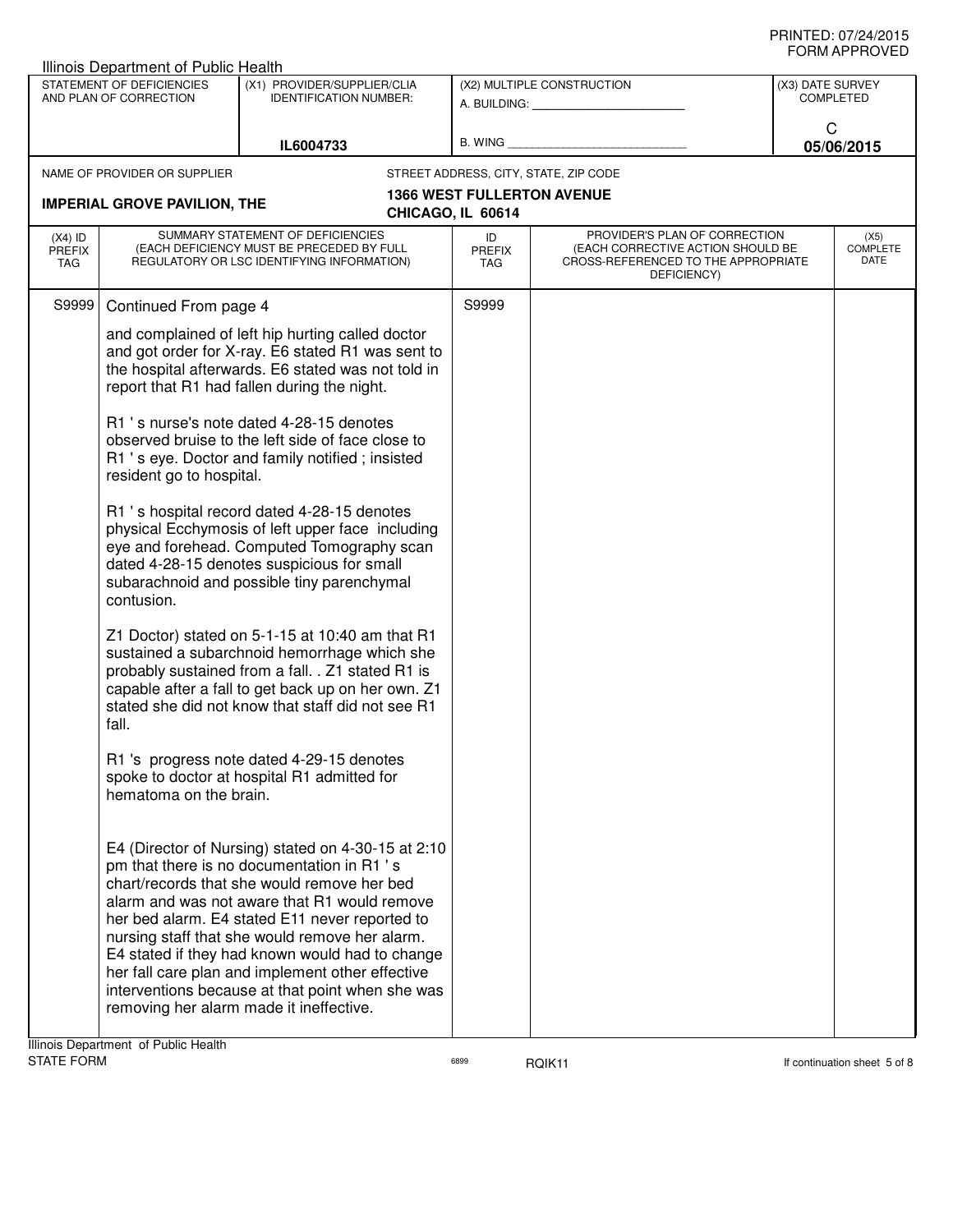|                                   | Illinois Department of Public Health                                  |                                                                                                                                                                                                                                                                                                                                                                                                                                                                                                                                                                                                                                                                                                                                                                                                                                                                                                                                                    |                                                        |                                                                                                                          |                  |                          |
|-----------------------------------|-----------------------------------------------------------------------|----------------------------------------------------------------------------------------------------------------------------------------------------------------------------------------------------------------------------------------------------------------------------------------------------------------------------------------------------------------------------------------------------------------------------------------------------------------------------------------------------------------------------------------------------------------------------------------------------------------------------------------------------------------------------------------------------------------------------------------------------------------------------------------------------------------------------------------------------------------------------------------------------------------------------------------------------|--------------------------------------------------------|--------------------------------------------------------------------------------------------------------------------------|------------------|--------------------------|
|                                   | STATEMENT OF DEFICIENCIES<br>AND PLAN OF CORRECTION                   | (X1) PROVIDER/SUPPLIER/CLIA<br><b>IDENTIFICATION NUMBER:</b>                                                                                                                                                                                                                                                                                                                                                                                                                                                                                                                                                                                                                                                                                                                                                                                                                                                                                       |                                                        | (X2) MULTIPLE CONSTRUCTION<br>A. BUILDING: <b>A. BUILDING:</b>                                                           | (X3) DATE SURVEY | <b>COMPLETED</b>         |
|                                   |                                                                       | IL6004733                                                                                                                                                                                                                                                                                                                                                                                                                                                                                                                                                                                                                                                                                                                                                                                                                                                                                                                                          | B. WING                                                |                                                                                                                          | C                | 05/06/2015               |
|                                   |                                                                       |                                                                                                                                                                                                                                                                                                                                                                                                                                                                                                                                                                                                                                                                                                                                                                                                                                                                                                                                                    |                                                        |                                                                                                                          |                  |                          |
|                                   | NAME OF PROVIDER OR SUPPLIER                                          |                                                                                                                                                                                                                                                                                                                                                                                                                                                                                                                                                                                                                                                                                                                                                                                                                                                                                                                                                    |                                                        | STREET ADDRESS, CITY, STATE, ZIP CODE                                                                                    |                  |                          |
|                                   | <b>IMPERIAL GROVE PAVILION, THE</b>                                   |                                                                                                                                                                                                                                                                                                                                                                                                                                                                                                                                                                                                                                                                                                                                                                                                                                                                                                                                                    | <b>1366 WEST FULLERTON AVENUE</b><br>CHICAGO, IL 60614 |                                                                                                                          |                  |                          |
| $(X4)$ ID<br><b>PREFIX</b><br>TAG |                                                                       | SUMMARY STATEMENT OF DEFICIENCIES<br>(EACH DEFICIENCY MUST BE PRECEDED BY FULL<br>REGULATORY OR LSC IDENTIFYING INFORMATION)                                                                                                                                                                                                                                                                                                                                                                                                                                                                                                                                                                                                                                                                                                                                                                                                                       | ID<br><b>PREFIX</b><br>TAG                             | PROVIDER'S PLAN OF CORRECTION<br>(EACH CORRECTIVE ACTION SHOULD BE<br>CROSS-REFERENCED TO THE APPROPRIATE<br>DEFICIENCY) |                  | (X5)<br>COMPLETE<br>DATE |
| S9999                             | Continued From page 5<br>poor balance.                                | Facility 's fall clinical guideline denotes facility is<br>committed to maximizing each resident's<br>physical, mental and psychosocial well-being.<br>While preventing all falls is not possible, the<br>facility will identify and evaluate those residents at<br>risk for falls, plan for preventive strategies, and<br>facilitate as safe an environment as possible.<br>Residents at fall risk will be identified for staff<br>awareness. Residents at risk for falls will have<br>Fall risk identified on the interim plan of care with<br>interventions implemented to minimize fall risk.<br>R2 's care plan dated 12-26-14 had fall related<br>impulsiveness and poor safety awareness and<br>R2 's fall risk screen dated 2-18-15 denotes R2<br>cannot walk even when assisted by staff,<br>confined to a wheelchair and disoriented.<br>R2 's nurse note dated 4-19-15 denotes R2<br>found on the floor face down by the activity aide, | S9999                                                  |                                                                                                                          |                  |                          |
|                                   | hospital.<br>spinous process.<br>Illinois Department of Public Health | placed in bed and assessed bump middle of<br>forehead, doctor notified and to send R2 to<br>R2 's hospital records dated 4-19-15 denotes<br>physical exam large frontal hematoma with<br>ecchymoises bilateral eyelids swollen shut and<br>Computed Tomography Scan denotes<br>non-displaced fracture of the distal tip of the C5<br>Z2 (Doctor) stated on 5-6-15 at 11:35 am R2 's<br>fracture was a consequence of her falling.<br>E1 (Licensed Practical Nurse) stated on 4-30-15<br>at 1:15 pm R2 is alert to name only, unable to<br>ambulate but can scoot a little with her feet in her<br>wheel chair. E1 stated was passing noon                                                                                                                                                                                                                                                                                                          |                                                        |                                                                                                                          |                  |                          |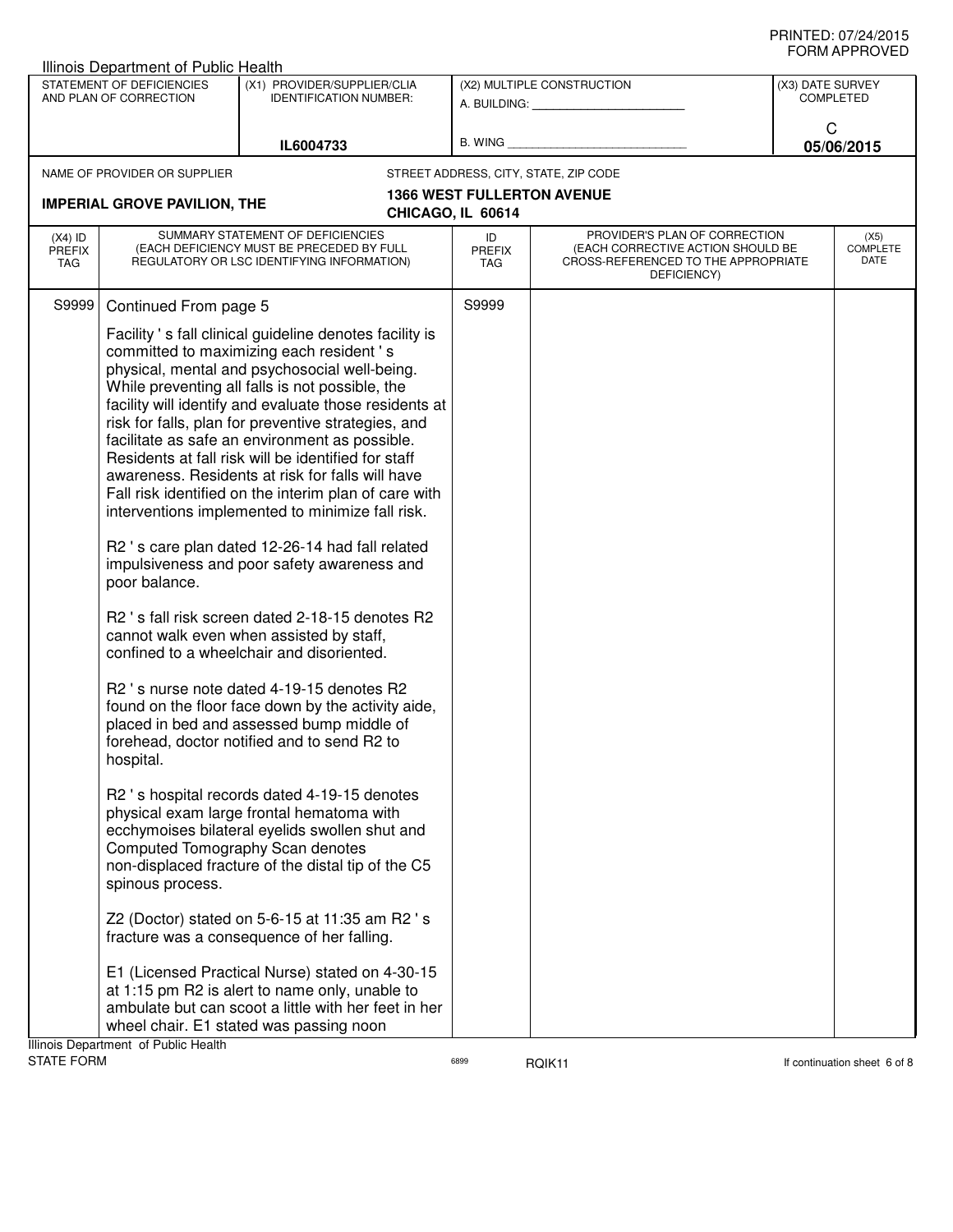| STATEMENT OF DEFICIENCIES<br>(X2) MULTIPLE CONSTRUCTION<br>(X1) PROVIDER/SUPPLIER/CLIA<br>(X3) DATE SURVEY<br><b>COMPLETED</b><br>AND PLAN OF CORRECTION<br><b>IDENTIFICATION NUMBER:</b><br>A. BUILDING: A.<br>C<br><b>B. WING</b><br>05/06/2015<br>IL6004733<br>STREET ADDRESS, CITY, STATE, ZIP CODE<br>NAME OF PROVIDER OR SUPPLIER<br><b>1366 WEST FULLERTON AVENUE</b><br><b>IMPERIAL GROVE PAVILION, THE</b><br>CHICAGO, IL 60614<br>SUMMARY STATEMENT OF DEFICIENCIES<br>PROVIDER'S PLAN OF CORRECTION<br>$(X4)$ ID<br>ID<br>(X5)<br><b>COMPLETE</b><br>(EACH DEFICIENCY MUST BE PRECEDED BY FULL<br>(EACH CORRECTIVE ACTION SHOULD BE<br><b>PREFIX</b><br><b>PREFIX</b><br>DATE<br>REGULATORY OR LSC IDENTIFYING INFORMATION)<br>CROSS-REFERENCED TO THE APPROPRIATE<br>TAG<br>TAG<br>DEFICIENCY)<br>S9999<br>S9999<br>Continued From page 6<br>medications on 4-19-15 when the CNA reported<br>that R2 had fallen in the dining room. E1 stated<br>went to the dining room and saw R2 on the floor<br>faced down in front of her wheel chair and saw<br>the activity aide trying to pick R2 up by her arms.<br>E1 stated assessed and noted a bump on the<br>middle of R2's forehead. E1 stated the three of<br>them put R2 in the wheel chair. E1 stated asked<br>activity aide (E5) what happened and he informed<br>her that while he was pushing R2 to her table to<br>eat, R2 fell forward onto the floor. E1 stated<br>called her doctor and sent R2 to the hospital. |  |
|---------------------------------------------------------------------------------------------------------------------------------------------------------------------------------------------------------------------------------------------------------------------------------------------------------------------------------------------------------------------------------------------------------------------------------------------------------------------------------------------------------------------------------------------------------------------------------------------------------------------------------------------------------------------------------------------------------------------------------------------------------------------------------------------------------------------------------------------------------------------------------------------------------------------------------------------------------------------------------------------------------------------------------------------------------------------------------------------------------------------------------------------------------------------------------------------------------------------------------------------------------------------------------------------------------------------------------------------------------------------------------------------------------------------------------------------------------------------------------------|--|
|                                                                                                                                                                                                                                                                                                                                                                                                                                                                                                                                                                                                                                                                                                                                                                                                                                                                                                                                                                                                                                                                                                                                                                                                                                                                                                                                                                                                                                                                                       |  |
|                                                                                                                                                                                                                                                                                                                                                                                                                                                                                                                                                                                                                                                                                                                                                                                                                                                                                                                                                                                                                                                                                                                                                                                                                                                                                                                                                                                                                                                                                       |  |
|                                                                                                                                                                                                                                                                                                                                                                                                                                                                                                                                                                                                                                                                                                                                                                                                                                                                                                                                                                                                                                                                                                                                                                                                                                                                                                                                                                                                                                                                                       |  |
|                                                                                                                                                                                                                                                                                                                                                                                                                                                                                                                                                                                                                                                                                                                                                                                                                                                                                                                                                                                                                                                                                                                                                                                                                                                                                                                                                                                                                                                                                       |  |
|                                                                                                                                                                                                                                                                                                                                                                                                                                                                                                                                                                                                                                                                                                                                                                                                                                                                                                                                                                                                                                                                                                                                                                                                                                                                                                                                                                                                                                                                                       |  |
|                                                                                                                                                                                                                                                                                                                                                                                                                                                                                                                                                                                                                                                                                                                                                                                                                                                                                                                                                                                                                                                                                                                                                                                                                                                                                                                                                                                                                                                                                       |  |
| E2 (Certified Nurse Aide) stated on 4-30-15 at<br>1:50 pm was in the hallway walking towards the<br>nurses ' station and heard a loud thump from the<br>dining room. E2 stated went the dining saw R2<br>lying face down on the floor in front of her wheel<br>chair. E2 stated activity aide was standing near<br>R1 and told activity aide not to touch R2. E2<br>stated went and told the nurse (E1) and went<br>back to the dining room and they picked R2 up to<br>her knees then the three of them put her in her<br>chair and then took R2 to her room.<br>E3 (Unit Manger) stated on 4-30-15 at 2:15 pm<br>reviewed from the dining room video (4-19-15)<br>saw R2 was sitting on the edge of the chair<br>leaning forward when activity aide (E5) pushed<br>the wheel chair and R2 fell out of the chair onto<br>the floor. E3 stated before a staff member pushes<br>a resident in a wheel chair they should make sure<br>the resident is sitting back all the way in the chair<br>and sitting up.<br>E5 (Activity Aide) stated on 4-30-15 at 2:30 pm<br>was in the dining room giving another resident<br>water. E5 stated saw R2 across the room<br>scooting herself in her wheelchair and she was                                                                                                                                                                                                                                                                        |  |
| leaning forward while she was moving her feet<br>Illinois Department of Public Health                                                                                                                                                                                                                                                                                                                                                                                                                                                                                                                                                                                                                                                                                                                                                                                                                                                                                                                                                                                                                                                                                                                                                                                                                                                                                                                                                                                                 |  |